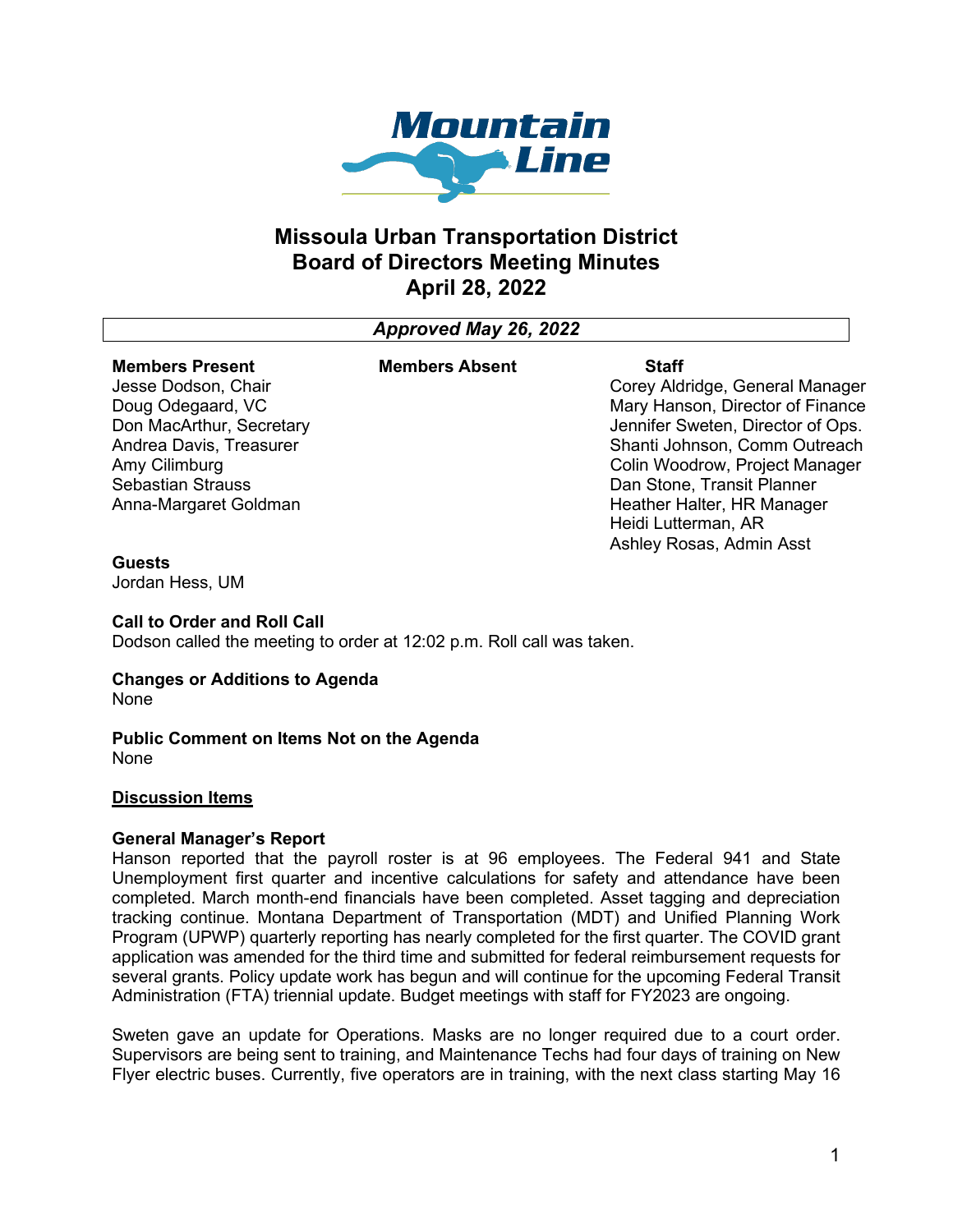and every six weeks after that. Tyler Condon was promoted to Dispatcher. Mountain Line is working with Union on MOU/ service scheduling for 7-day service.

Woodrow gave an update on Projects and Planning. The transition to Via Paratransit software took place this week with much success. The Information Technology Systems (ITS) hardware with Clever Devices will see installation starting next week, along with ChargePoint installations and training. MUTD is partnering with CTE to submit an application for the Low or No Emission grant program, closing on May 31. Renovations continue at the Maintenance, Operations, and Administration Building (MOAB). Forthcoming is ceiling tile, cabinets, flooring, electric, and conference room. The timeline of completion is by the end of May. Procurements are prioritized into three groups. NOFO for Bus and Bus Facilities grant was released for \$372M with a deadline of May 31. Process and overview include land procurement for Rodgers Parcel 11 and Parcel 7A, planning and design, and funding and application. Staff continues to work on the UDASH Partnership Agreement. Mountain Line is building a more formal partnership agreement through a Memorandum of Understanding (MOU) that summarizes intentions to collaborate across various areas of both organizations. This agreement will be executed with the Board's approval, and the University to be included in the B&BF grant application.

Johnson gave an overview of updates for Communications, Outreach, and Marketing. Spring Shift Campaign has been taking place with its month-long sustainability "Challenges". These include Earth week "Route Race" and family-friendly "Scavenger Hunt" with community partners and prize sponsors. Other highlights included the Zero-Fare Partner Recognition event, Earth Week tabling at UM and MUD, Collaboration with Bozeman, and Intercity transit from Olympia, Washington. The internal communications platform Blink was launched. The first in-bus screens were recently installed. See Say Now ELERTS technology went public for the first phase. ML hosted County Commissioners for a quarterly check-in, focused on the growth of Paratransit and the need for a new facility.

Halter gave an update on Administration. HR is working to fill May 16 training class. Currently, 6 of 8 seats are filled. The paratransit coordinator position has been posted. Open enrollment for benefits begins in May. Social Committee has been formed and is taking on social activities for the employees. The Diversity and Inclusion Committee has started off the year with action items.

## **Fiscal Year 2023-2045 Proforma Presentation**

Hanson presented the Fiscal Year 2023-2045 Proforma Presentation to the Board. The proforma forecasts expenses and reserve allocations while doing business as usual. Conversation ensued, and suggestions of additional information and comparatives were given. The Planning Committee will be reviewing it in further detail.

# **Action Items**

## **Minutes of March 17, 2022**

Goldman made a motion to approve the minutes of March 17, 2022, seconded by Cilimburg. The motion carried unanimously.

## **March 2022 Financial Statements**

Hanson gave an overview of the March 2022 Financial Statements. The reserve accounts are fully funded based on the Board Reserve Policy. The Fleet Replacement Reserve is at the target level of seven years at \$3,662,371. The Facilities Capital Project Reserve is funded at the sevenyear reserve of \$8,127,664. The Operating Reserve is funded at \$4,709,659. The Unrestricted Net Position is \$1,910,205.